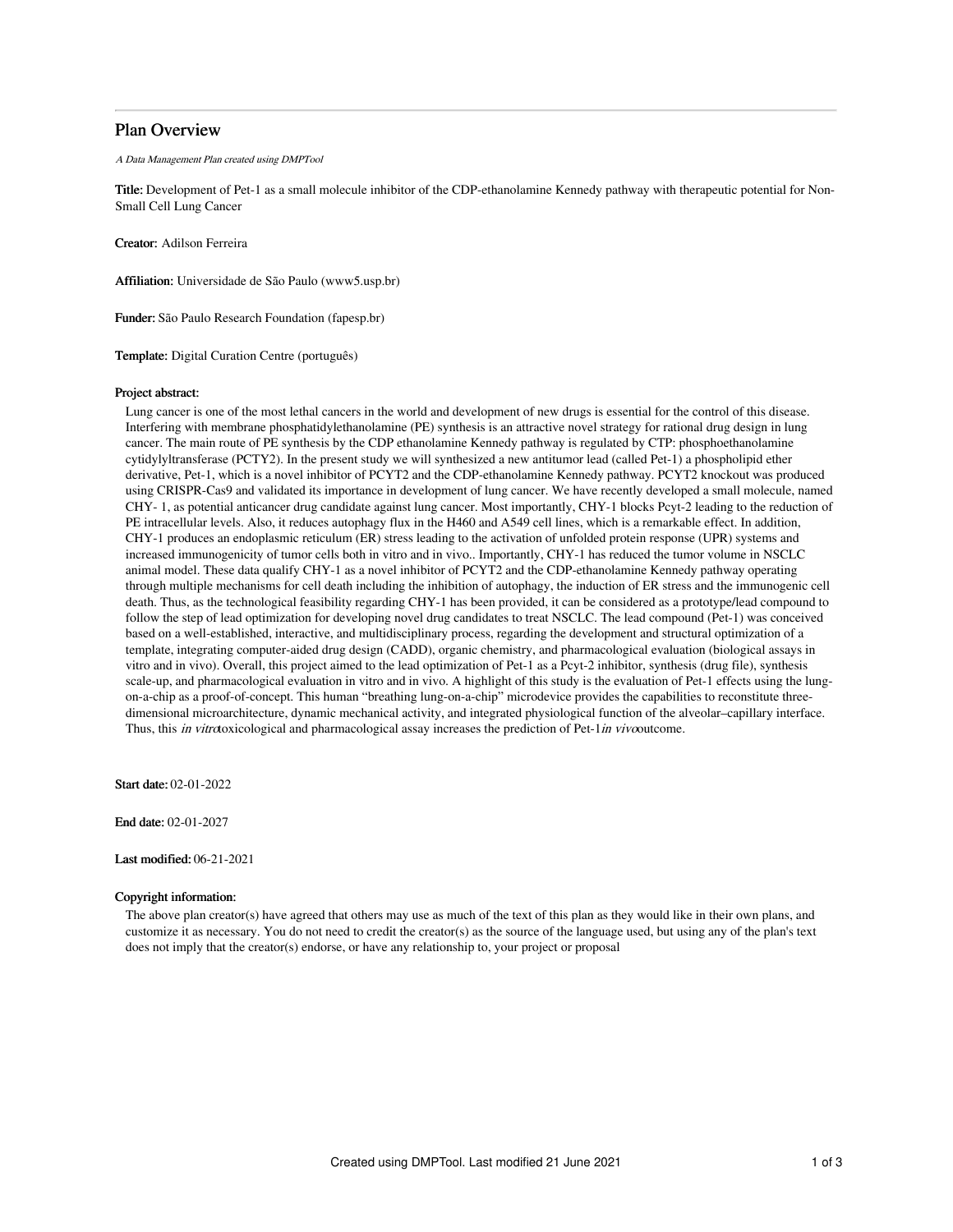# Development of Pet-1 as a small molecule inhibitor of the CDP-ethanolamine Kennedy pathway with therapeutic potential for Non-Small Cell Lung Cancer

## Coleta de Dados

#### Que dados serão coletados ou criados?

The data concerning the antitumor effects of Pet-1 in vitro and in vivo will be analysed and organized in graphs, aiming to clarify their potential anticancer effects All the data will be stored as tables and graphics (.doc or .xls format).

#### Como os dados serão coletados ou criados?

Data will be collected by performing biological assays: celular, molecular, biochemical and animal model analyses, according to regular methodologies largely described in the literature. Negative and positive controls from each assay will be performed. In addition, the assays will be repeated at least 3 times.

## Documentação e Metadados

#### Que documentação e metadados acompanharão os dados?

Tables, graphics, and figures will be made to ensure that everyone with access to the data, could read and interpreted it in the future. The statistical analyses will be performed in appropiate fashion Also, everyone could reach some missing information by requesting them to the PI of the project

## Ética e Conformidade Legal

#### Como você administrará qualquer questão ética?

The present proposal of investigation are going to use human and murine cell cline. Indeed, the animal models will need to be approved by Ethics Committee. All the researchers of the laboratory will have access to the data.

#### Como você vai gerenciar os direitos autorais e os direitos de propriedade intelectual (IP / IPR)?

Processed data will be freely available after the patente done. Raw data will be released after this step.

## Armazenamento e Backup

#### Como os dados serão armazenados e terão backup durante a pesquisa?

During the developement of the project, data will be stored in personal computers and rigid disks, with virtual backups as google drive , for example.

#### Como você vai gerenciar o acesso e a segurança?

The PI of the laboratory have access to the raw data stored in the hard drive and in the storage clouds. However, to have access to this, the researchers need to ask for the responsible for the project.

### Seleção e Preservação

#### Quais dados são de valor a longo prazo e devem ser mantidos, compartilhados e / ou preservados? The data will be shared through the academic community in scientific papers after the patente. In addition, researchers who request access to the data will need to formally

request this access for the responsible researcher of the project and the identity of the subjects will be warranty.

## Qual é o plano de preservação a longo prazo do conjunto de dados?

Data will be made available for how long the institutional repositor exists and the paper indexes in the journals.

## Compartilhamento de Dados

Como você vai compartilhar os dados?